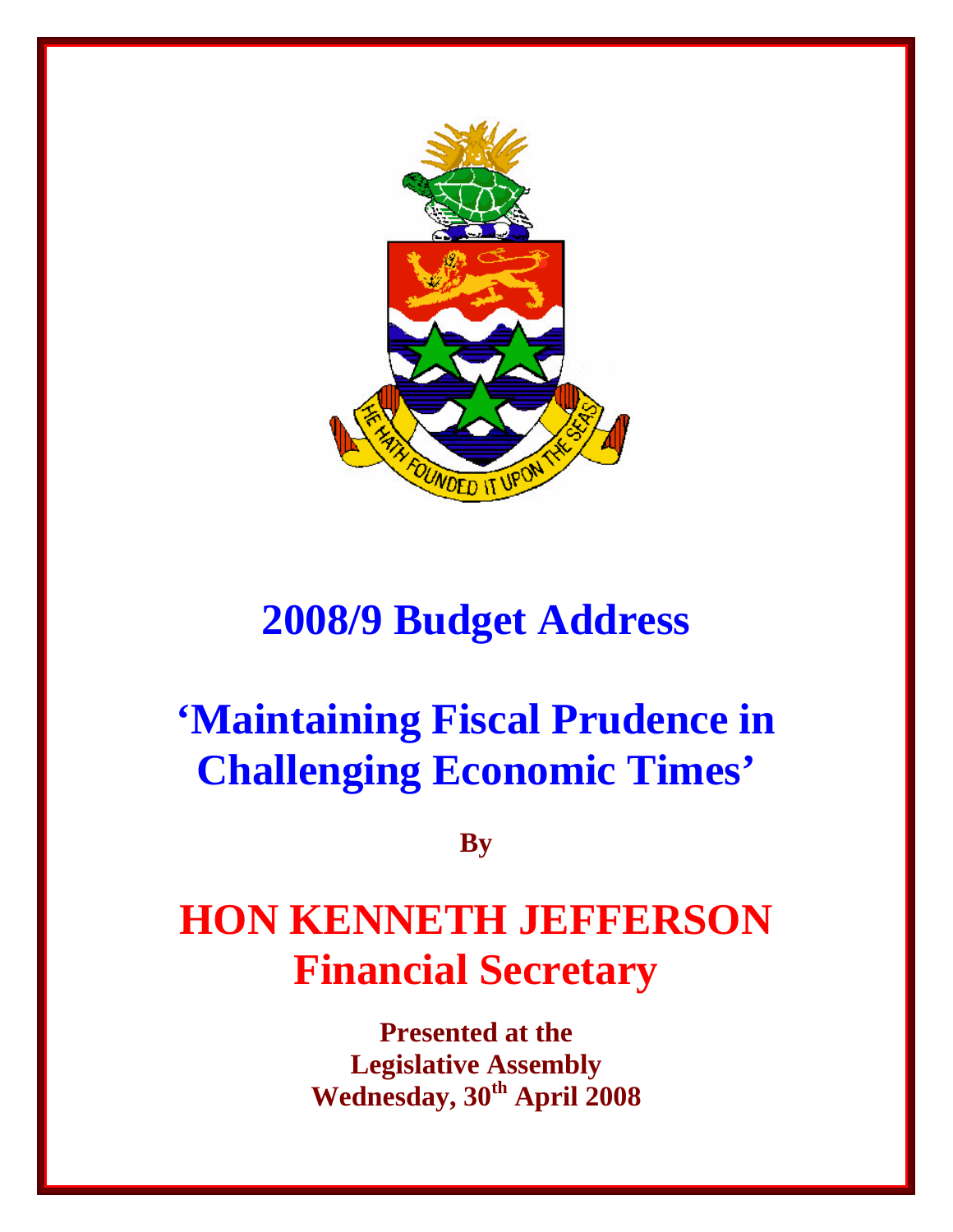## **Introduction**

Madam Speaker, on behalf of the Government of the Cayman Islands, I rise to present the Budget for the 2008/9 financial year that encompasses the 12-month period from the  $1<sup>st</sup>$  July 2008 to  $30<sup>th</sup>$  June 2009. This year is referred to throughout this Address as 2008/9.

The 2008/9 Budget is the fifth budget being presented under the accrual system of accounting and in accordance with the Public Management and Finance Law (2005 Revision), (the "PMFL"). I am pleased to report that, as in the four previous Budgets under this system, the 2008/9 Budget is fully compliant with all the principles of responsible financial management as set out in the PMFL.

It features the milestone accomplishment of a 90-day executive expenditure cash reserve at the end of the 2008/9 financial year. This means that at 30<sup>th</sup> June 2009, the Government is expected to have a level of cash that will be sufficient to pay for a quarter of a year of Government's expenditure and, it is legally required to maintain such a minimum level of cash at the end of each financial year subsequent to 2008/9.

Madam Speaker, these accomplishments are significant given the considerable global economic challenges that exist currently and which will undoubtedly continue to impact the Cayman Islands. The accomplishments were only possible by making some difficult decisions in the preparation of the 2008/9 Budget. It is with this difficult economic setting in mind that I have entitled my address, "Maintaining Fiscal Prudence in Challenging Economic Times".

#### **The Global Economic Outlook**

The world is undergoing tremendous economic change and experiencing a high degree of economic uncertainty. Developed countries are finding it difficult to maintain positive economic growth amid significant changes in the world's financial markets, the seemingly ever increasing price of oil, rising commodity prices, increasing food prices and ever increasing competition from developing economies.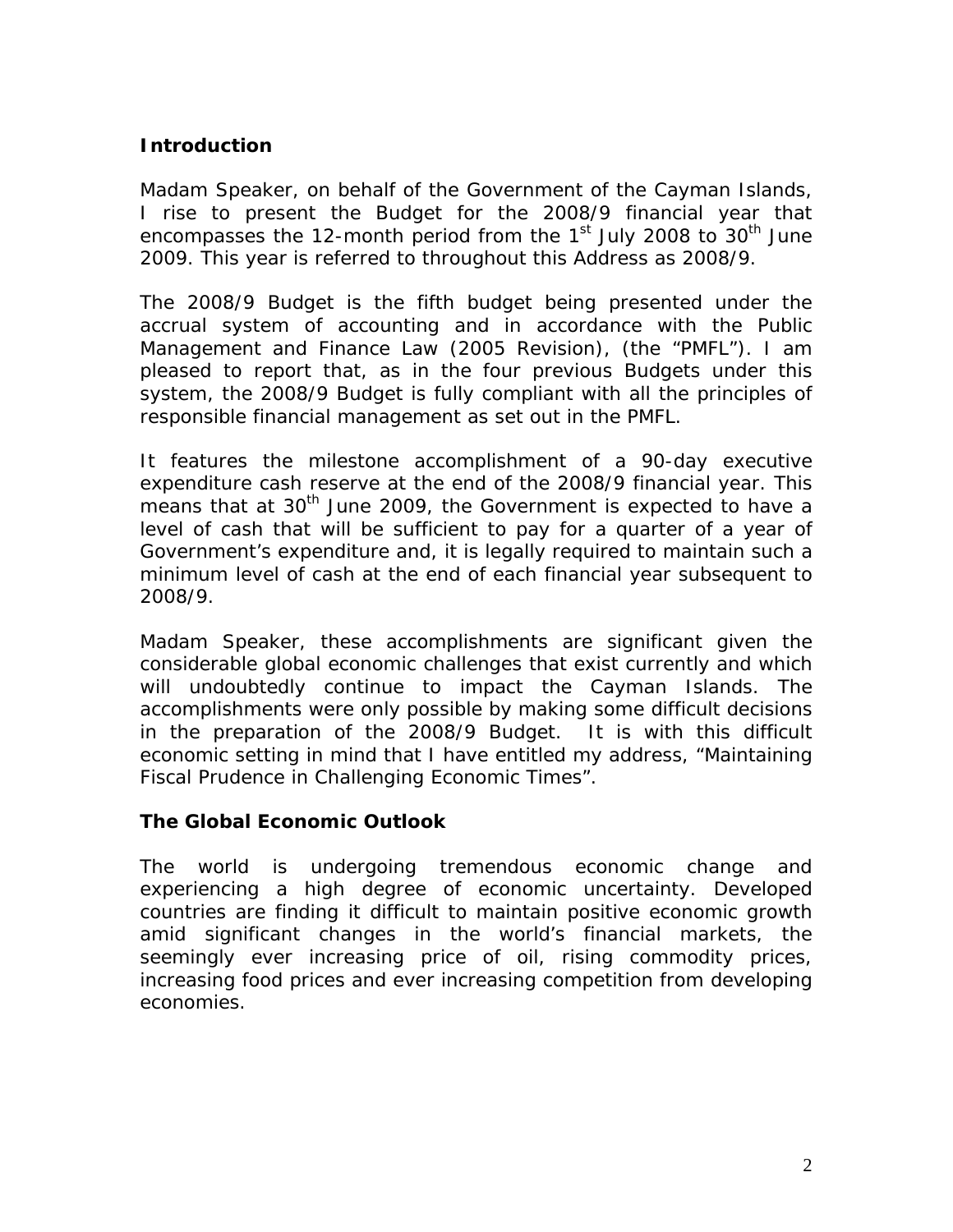In its April 2008 World Economic Outlook, the International Monetary Fund emphasized that significant changes in the global economic outlook have occurred since the second half of 2007. Lower growth rates in 2008 and 2009 are now forecasted for the United States of America (the "US"), resulting mainly from its profound housing market crisis.

Difficulties in financial markets are not restricted to the US; they have spread to other advanced economies and have affected global growth prospects. At the same time, a general increase in commodity prices is expected to push inflationary pressures worldwide.

The US real Gross Domestic Product (GDP) growth forecast for the 2008 calendar year has been downscaled to 0.5% from 1.9% as of September 2007. Notwithstanding the reduction in rates by the US Federal Reserve Board and the implementation of the US Federal Government's economic stimulus package, a quick recovery is not expected. Thus, US real GDP growth in calendar year 2009 is forecast to remain at a low rate of 0.6%. Due to the large share of the US and other advanced countries in the world's economy, the forecasted growth of global output for 2008 has been reduced to 3.7% compared to 5.2% as of September 2007; and for 2009, at 3.8% compared to 4.8% as of September 2007.

Sharp increases in commodity prices including those of oil and grain are expected to cause increases in consumer price indices globally and will undoubtedly impact the Cayman Islands. The inflation rates for the US and other advanced economies are forecasted at 3.0% and 2.6%, respectively, in 2008, and at 2.0% in 2009.

#### **The Cayman Islands' Economic Forecasts**

In view of the changes in the economic prospects for the world's major economies which are key markets for the Cayman Islands, the forecasts of real GDP growth for the Cayman Islands have been lowered to 1.7% for the 2008 calendar year and 1.4% in 2009. It may be noted that while these growth rates are lower when compared to those in 2005, 2006 and 2007, they are slightly higher when compared to the economic performance between 2000 and 2003 when GDP growth occurred at an estimated average rate of 1.3%.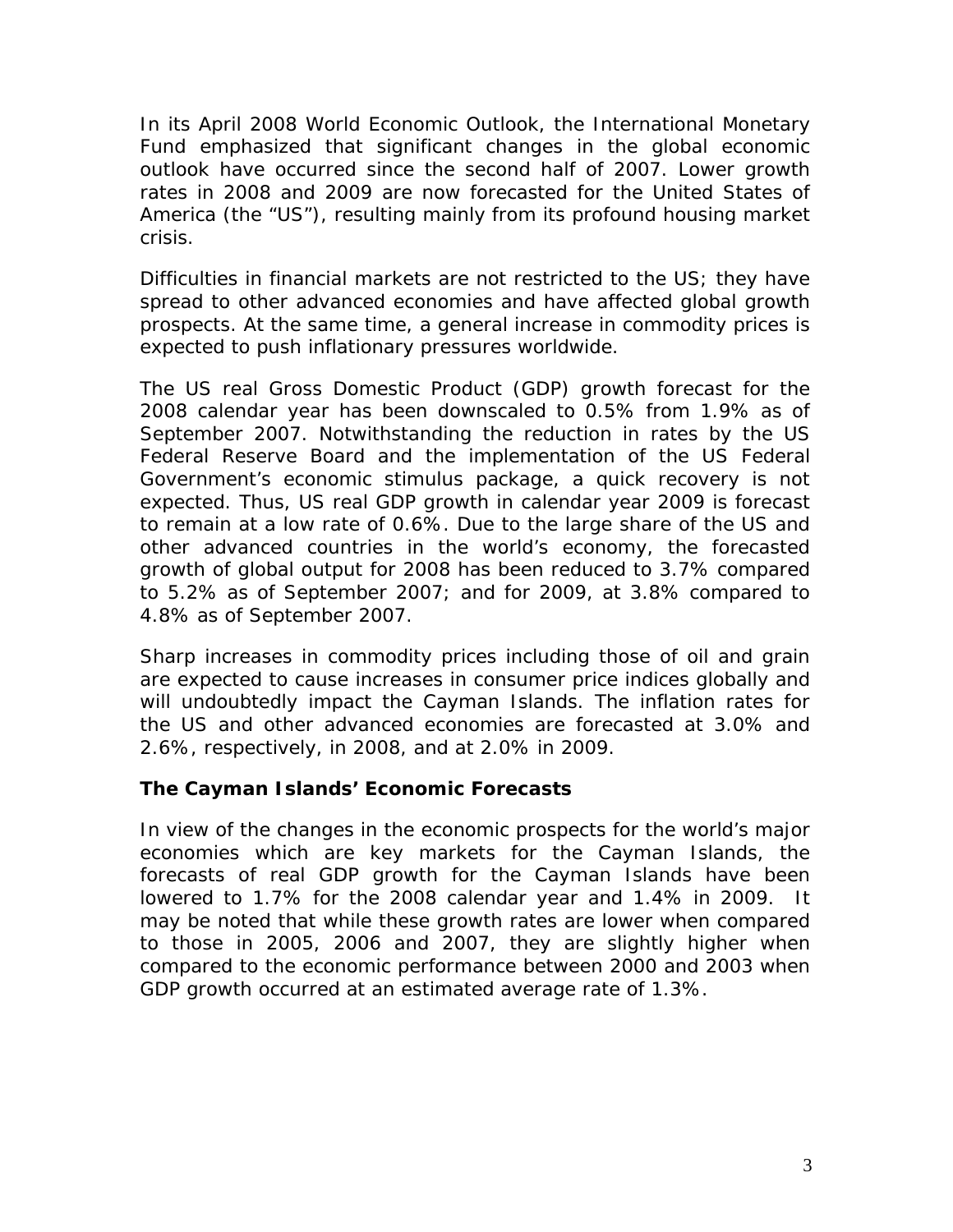The key assumptions for the forecasts in 2008 and 2009 are that the financial services sector will remain resilient and that the high-end stay-over tourism market will remain relatively buoyant. Given the GDP growth expectations, unemployment<sup>[1](#page-3-0)</sup> rates in the Cayman Islands are forecast at 4.1% in 2008 and 4.5% in 2009.

For the Cayman Islands, the forecast inflation rates are 3.1% in 2008, and 3.0% in 2009. The actual inflation rate in 2007 was 3.2%.

## **Fundamentals of the Cayman Islands' Economy**

Madam Speaker, the fundamentals of the Cayman Islands economy remain strong. The Cayman Islands has maintained its "Aa3" credit rating from Moody's Investors Service. This standard provides potential investors in the Cayman Islands with the confidence that our economy is sound and is being managed prudently.

## **The Financial Services Sector—Performance and Outlook**

The Cayman Islands continues to be recognized as one of the world's leading offshore financial centres. Our financial services industry experienced steady growth over the past year and this trend is expected to continue into the next financial year.

Evidence of the strength of this industry can be found in a number of areas. For the 12-month period ended 31<sup>st</sup> March 2008 the General Registry recorded a 5% growth in total company registrations.

Exempt companies grew by 9%. This is an important benchmark because exempt companies represent approximately 80% of the revenue generated by the General Registry.

The Cayman Islands Monetary Authority recorded a 14.7% increase in the number of registered mutual funds for the year ended 31<sup>st</sup> March 2008. This sector continues to perform well and all indications are that growth will carry on into the coming financial year.

The Cayman Islands remain a choice jurisdiction with over 40 of the world's top 50 banks licensed here.

<u>.</u>

<span id="page-3-0"></span> $1$  A person is said to be unemployed when they are actively seeking work but is unable to find it.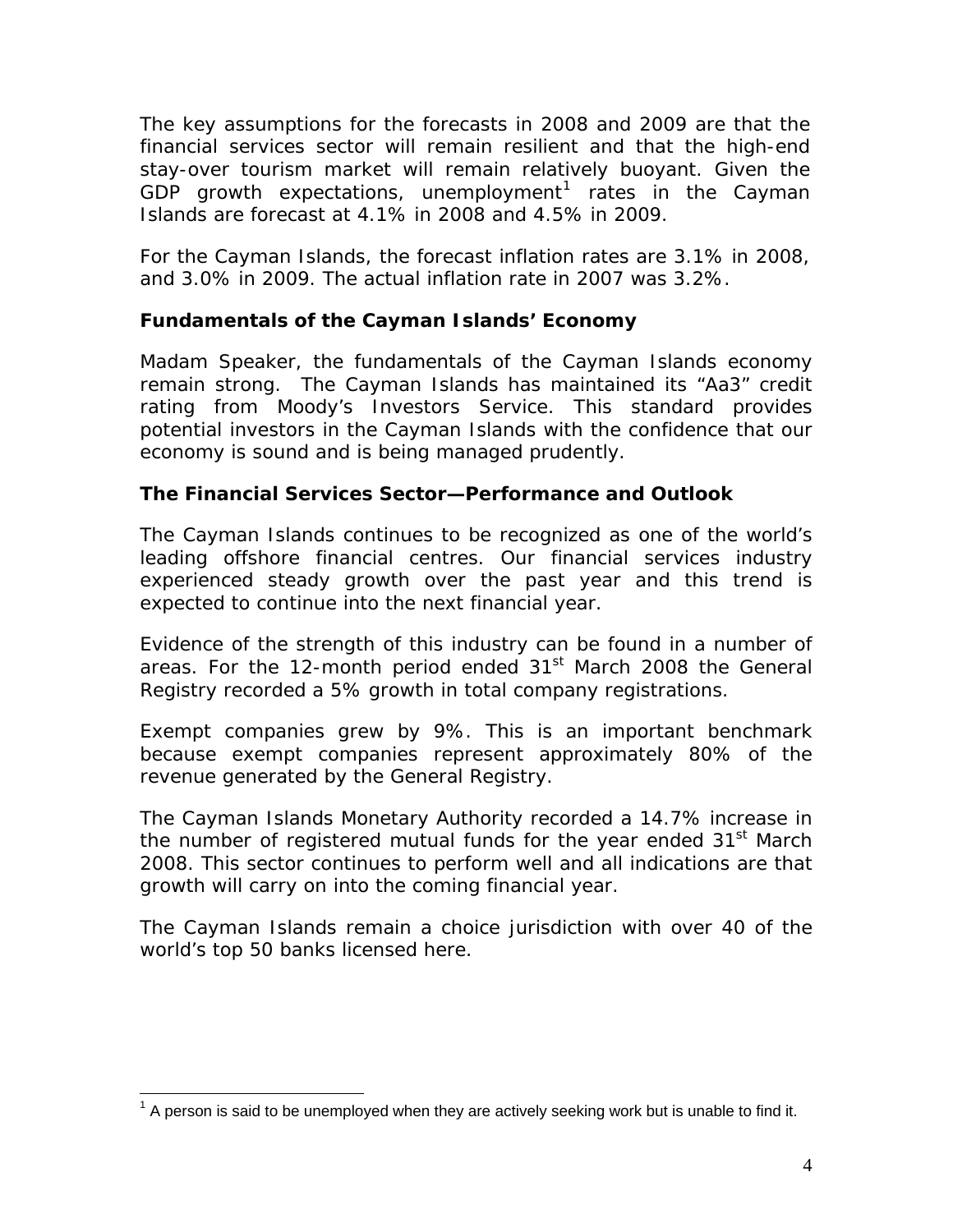The Cayman Islands Stock Exchange recorded a 43% increase in its total listings for the 2007 calendar year which includes a 19% increase in fund listings and more than doubled the number of debt securities listed. Market capitalisation increased 51% from US\$111.5 billion to US\$168 billion.

#### **The Tourism Industry—Performance and Outlook**

Madam Speaker, over the past three years, the tourism industry has been stable and made a significant contribution to the economic development of the Cayman Islands. Since 2005, when the recovery from Hurricane Ivan began, tourist air arrivals have significantly grown year over year. In 2006, air arrivals grew by 59.3%; in 2007 by a further 9.1% and for the first quarter of 2008 we have had a 9% increase in air arrivals when compared to this period last year.

This recovery can be attributed to a joint public and private sector initiative to drive economic recovery and product improvement. The Government has continued to build effective distribution channels, protected or grown all important airlift to the destination, and led a strategic shift in the target market which has better positioned the destination to survive the ups and downs of the world economy.

The Government has recently led a strategic plan to help the entire industry prepare for, and mitigate, the expected negative impacts of the global economic downturn. While a softening of the recent growth trends are expected later this year, we remain optimistic that given investments in marketing coupled with the strong British Pound and Euro, the Cayman Islands will rebound with a strong winter 2009.

While the United States remains by far the largest market for the Cayman Islands representing some 80% of all visitor arrivals, both Canada and Europe are demonstrating impressive growth with each posting gains in excess of 16% at year-end 2007. In the first quarter of 2008, these secondary markets continue to perform well, with Canada showing an increase of over 23% and Europe showing an increase of 10%, compared to this period last year.

#### **The Impact of the Global Economy on the Cayman Islands**

Madam Speaker, the effect of the global economic downturn on the Cayman Islands, is not all doom and gloom. In recent months, the interest rates charged by local banks for loans and mortgages have fallen dramatically following reductions in the US prime lending rate, giving some real relief on personal and business cash flows.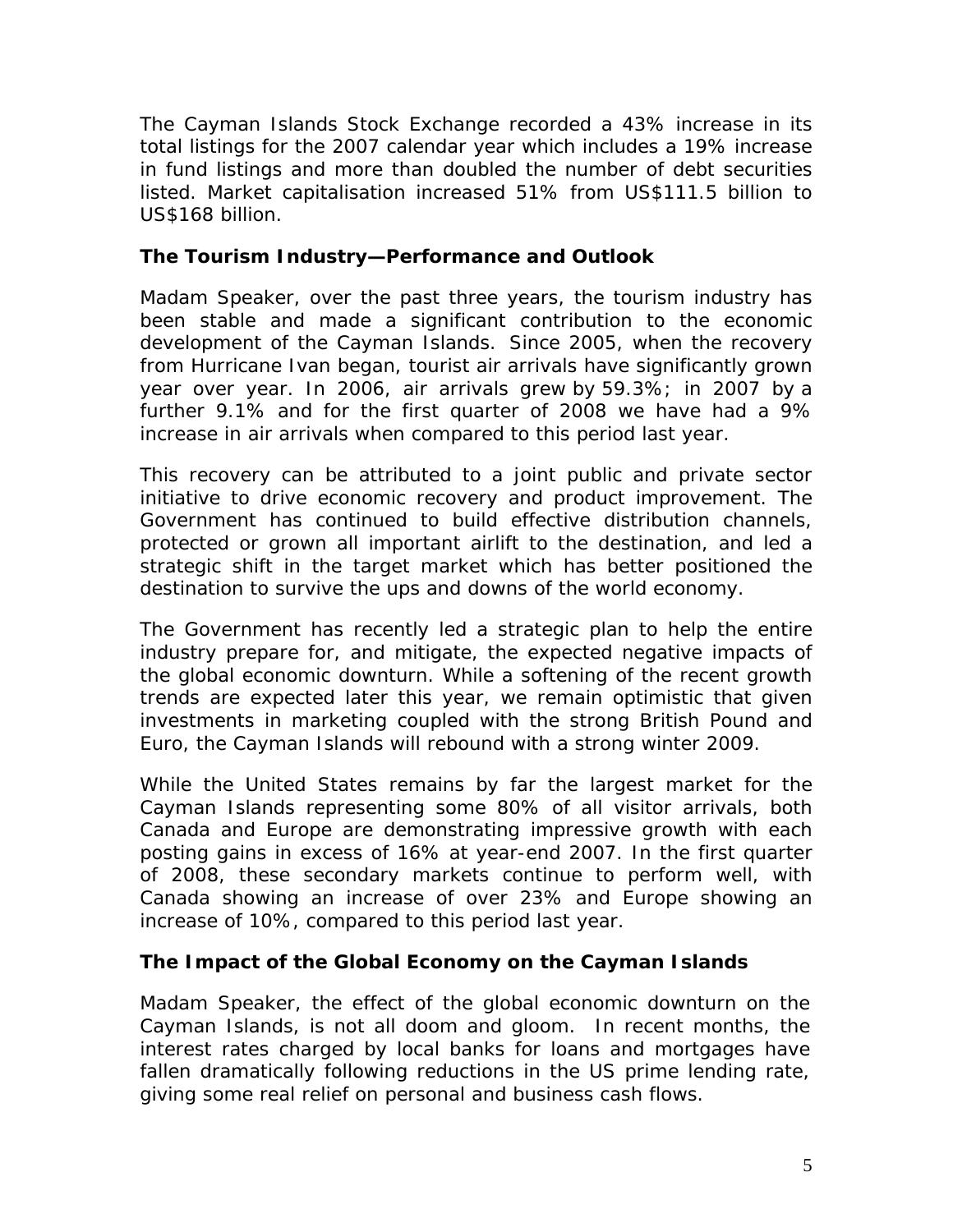I wish to remind everyone that the Government already has in place certain tariffs that seek to minimise the extent of any increase in the cost of living. Currently, import duties are not charged on staple food products such as chicken, fish, rice, beans, flour, bread, cereals, milk, cream, butter, cheese, sugar and salt—in addition to a number of other food products which are charged reduced import duties of 10% to 15%.

The decision to keep these food products at reduced or duty-free rates is important: it endeavours to ensure that all members of our society continue to have access, at affordable-as-possible prices, to that most basic necessity, food.

In December 2007, Government announced that it had entered into an agreement with Caribbean Utilities Company, to provide an import duty rebate on the fuel the Company consumes in generating electricity: the Company, in turn, has and will continue to pass this rebate on to residential consumers—resulting in reduced electricity bills. The annual financial impact of this deliberate decision of Government to alleviate a portion of the high cost of electricity to residential consumers is approximately \$6 million. In 2008/9, Government's forecast revenue from import duties on diesel has therefore been amended to take account of this decision.

## **The Appropriations**

Madam Speaker, I will now turn to the specific Appropriations listed in The Bill that is now before this Honourable House. Details of these Appropriations are shown in the Annual Plan and Estimates (AP&E) Document which accompanies the Appropriation Bill.

This Bill provides for Appropriations across eight different categories in respect of the planned activities of the 13 Ministries, Portfolios and other Government entities. These Appropriations will allow the Government to incur expenditures, make investments and undertake borrowings during the 2008/9 year to achieve its Broad Outcome Goals.

#### **Output Groups**

Output Group Appropriations total \$419.6 million, of which some \$87.2 million is for outputs to be delivered by Statutory Authorities and Government Companies and \$13.9 million is for outputs to be delivered by Non-Governmental Organisations.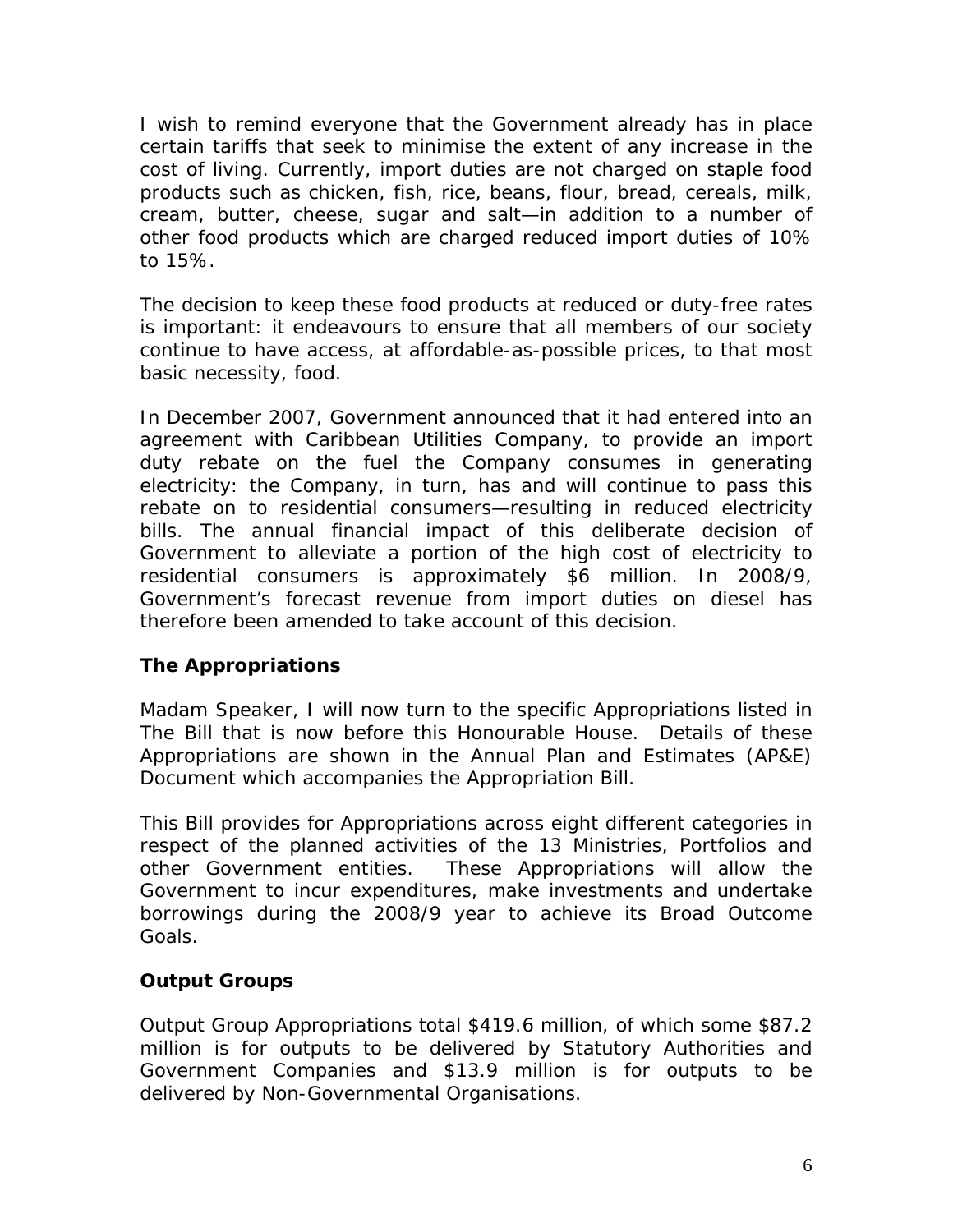## **Transfer Payments**

Appropriations for Transfer Payments total \$22.4 million and will allow for the continuance of important financial assistance to those most needy in our society.

#### **Other Executive Expenses**

Other Executive Expenses total \$28.5 million and will be used to fund items such as: payments to the Public Service Pensions Board to reduce the Government's Past Service Liability in respect of the Civil Service pensions scheme; personal emoluments to the Executive branch of Government; and contributions to various international organisations including CARICOM, the Caribbean Development Bank and United Nations' agencies.

#### **Equity Investments**

Equity Investments into Ministries, Portfolios, Statutory Authorities and Government Companies total \$118.1 million and will be used to fund the following major items:

- Ministry of Education, Training, Employment, Youth, Sports and Culture—**\$68 million**— for the construction of three new high schools on Grand Cayman, development of a new George Town Primary School, repairs and upgrades to existing schools, completion of the George Town Public Library, upgraded information technology equipment and software and the purchase of land for a new Cayman Brac High School;
- Portfolio of Internal and External Affairs—**\$15 million** for the development of a Bodden Town Emergency Response Facility, development of a marine base and purchase of vessels and equipment for the Royal Cayman Islands Police Service, prison building renovations, purchase of vehicles and equipment for the Fire Service, development of a National Emergency Operations Centre;
- Ministry of Communications, Works and Infrastructure—**\$6.8 million**—for the construction of a new vehicle licensing headquarters, purchase of vehicles and heavy equipment, upgrades to the Airport Post Office, equipment and materials for a recycling programme;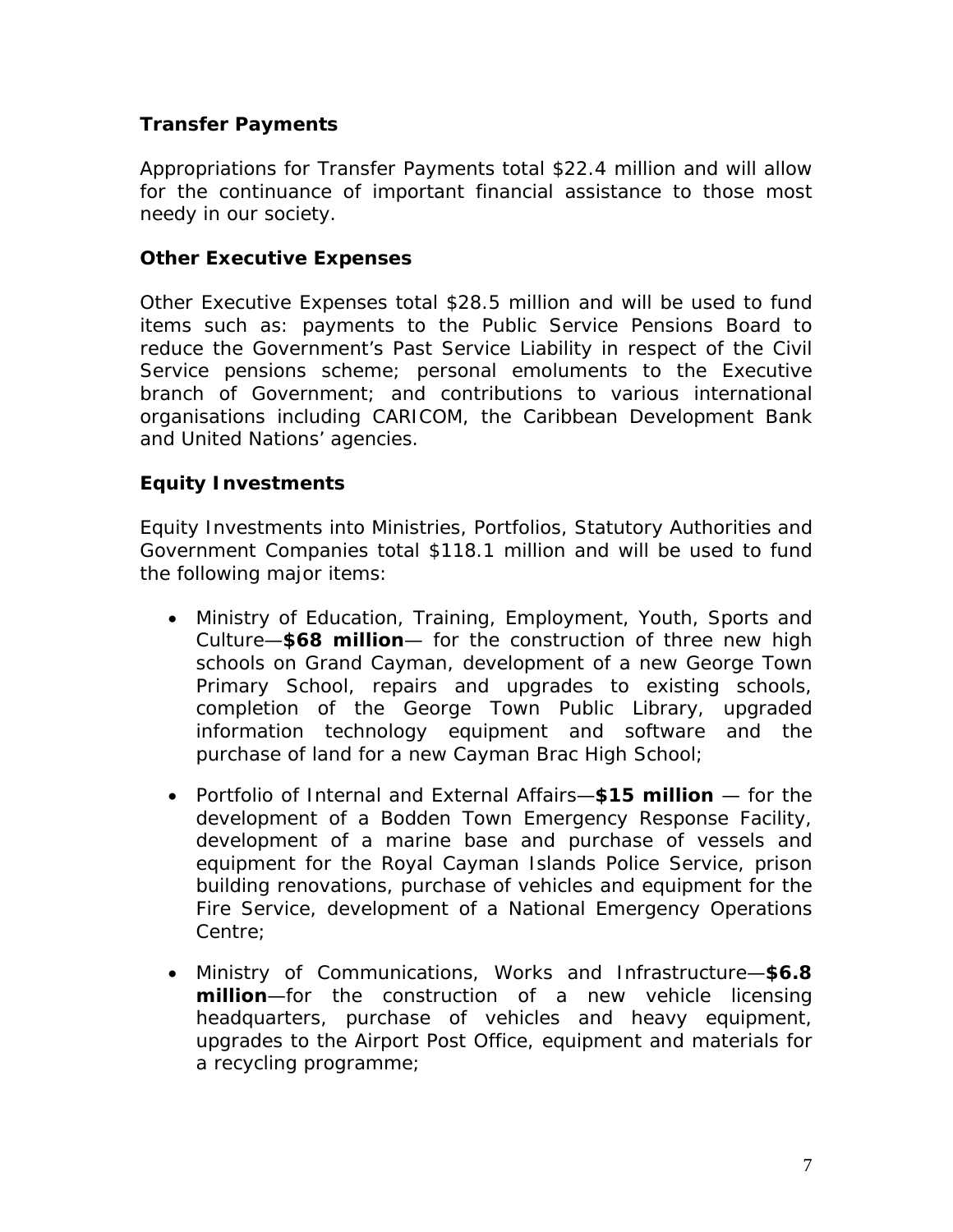- Ministry of District Administration, Planning, Agriculture and Housing—**\$3 million**—for the development of a new aircraft hangar for MRCU and the purchase of vehicles, equipment and other assets for the Ministry;
- Health Services Authority—**\$8.2 million**—for the purchase of new medical equipment and to cover the Authority's expected Operating Losses;
- Cayman Turtle Farm (1983) Limited—**\$8.1 million**—for bond repayments and expected Operating Losses;
- Tourism Attractions Board—**\$1.9 million**—for the repayment of its Caribbean Development Bank loan;
- Cayman Islands National Insurance Company—**\$1.5 million**—to maintain the company's compliance with the minimum capitalisation requirements of its insurance licence.

## **Executive Assets**

Executive Asset Appropriations total \$46.3 million and will be used to fund the following:

- construction of the new Government Administration Building**— \$19.5 million**;
- continued improvements to the Islands' road network—\$8.8 million;
- construction of upgraded sports facilities on Grand Cayman and Cayman Brac—**\$2.6 million**;
- construction of new or upgraded Senior Citizen Homes in North Side and East End—**\$2 million**;
- construction of a new Summary Courts Building—**\$2 million**;
- development of a new Bodden Town Civic Centre—**\$1.9 million**;
- improvements to landfills on all three Islands—**\$1.2 million**;
- development of a Juvenile Secure Remand Facility—**\$1 million**;
- construction of a dedicated mental health facility—**\$1 million**;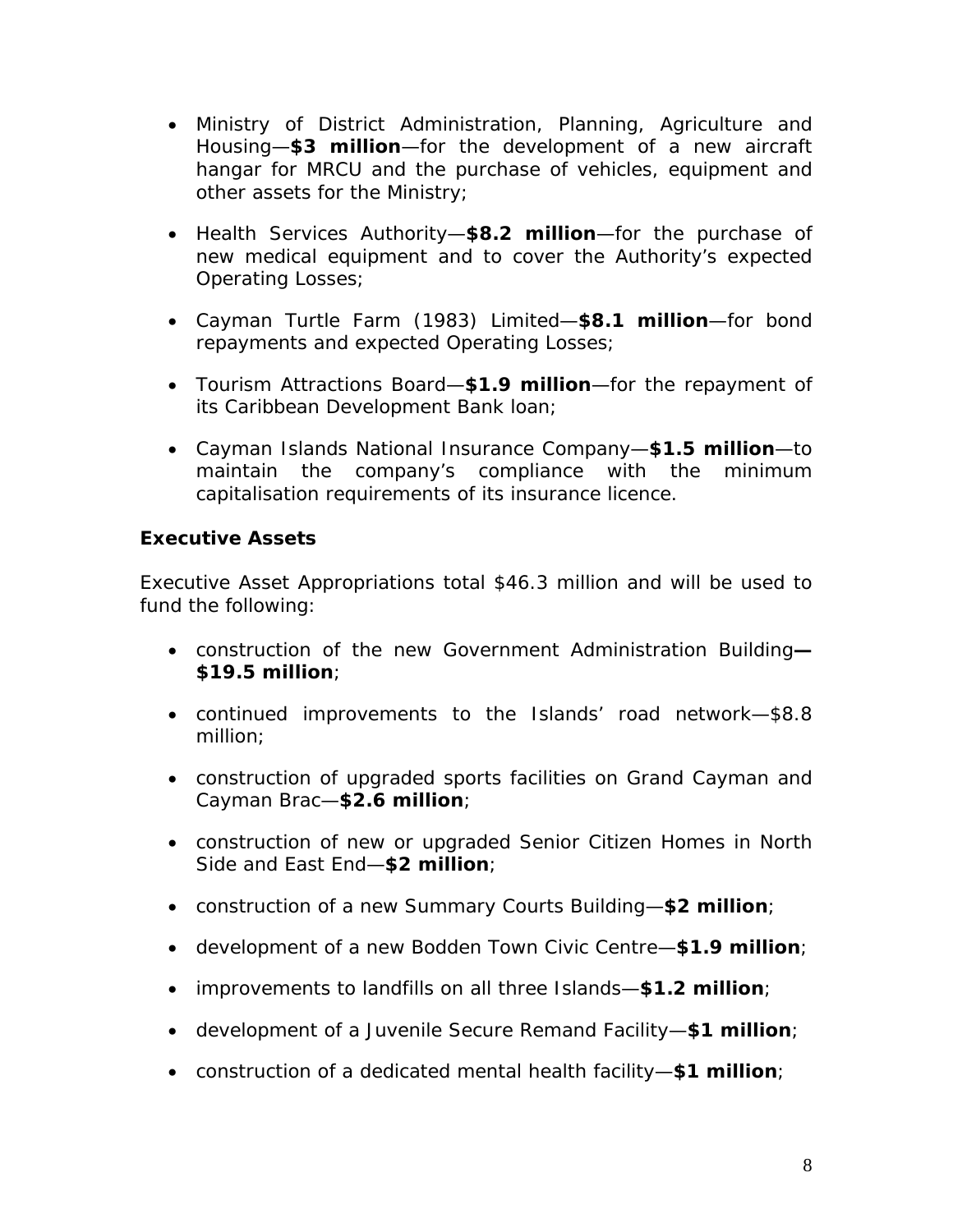- development of a new Farmers' Market—**\$0.85 million**; and
- acquisition of additional land for the Barkers National Park—**\$0.8 million**.

Madam Speaker, the significant level of capital expenditures that will occur as a result of the Equity Investments and Executive Assets, will provide a tremendous boost to our local economy.

## **Loans Made**

Appropriations for Loans to be made by the Government total \$1.3 million. This is a relatively small amount and represents Loans Made to the following categories of persons: persons in need of urgent overseas medical care; Government employees in respect of loans to acquire property and loans to farmers.

## **Borrowings**

Appropriations for Borrowings total \$154 million and will be used to fund the Government's planned capital investment programme.

Madam Speaker, it is very important that I point out that the level of borrowing proposed for 2008/9 is exactly the same as that set out in the Strategic Policy Statement (SPS) for 2008/9. The SPS provided the foundation for the detailed 2008/9 Budget that has been Tabled earlier and it was approved by the Legislative Assembly on  $30<sup>th</sup>$  November 2007. Hence, the Legislative Assembly has approved the level of borrowing set out in the 2008/9 Budget.

Recently, there has been much public commentary on the level of borrowing and debt incurred by Central Government. Whilst it is legitimate for such discussion to occur, it must be done in a factual manner. Such commentary frequently states that Central Government's borrowing in the course of a year and/or its debt is \$700 million.

Note 27, on page 311 in the Annual Plan and Estimates document for 2008/9 clearly indicates that the Central Government's debt level expected at  $30<sup>th</sup>$  June 2009— assuming that the full current year's proposed borrowing of \$154 million is drawn-down—is \$412.7 million. Commentary that Central Government's debt and/or its borrowing in the course of a year is \$700 million, is therefore inaccurate.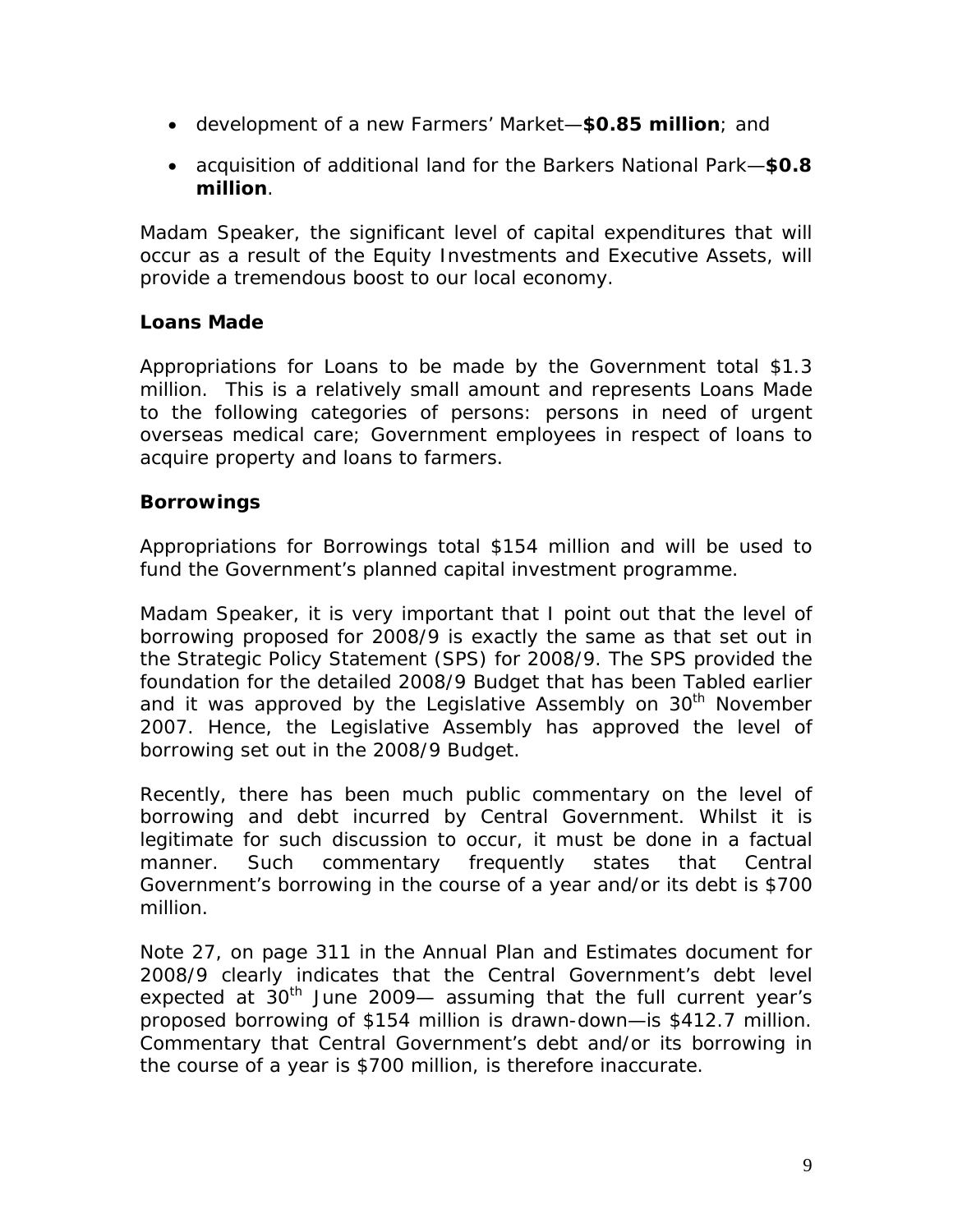Nonetheless, it is proper that members of the public focus on Central Government and the wider public sector debt. The Government, equally, keeps a focus on borrowing and debt levels.

## **Financing Expenses**

The Appropriations for Financing Expenses total \$13.4 million and represent the interest expense on the full balance of Government borrowings.

## **Government's Forecast Financial Statements**

Madam Speaker, I will now turn to the forecast financial statements which underpin the 2008/9 Budget. These statements are also shown in the AP&E document which accompanies the Appropriation Bill.

## **The Operating Results**

The Net Operating Surplus is the key measure of the Government's operating performance. In order to comply with the PMFL, Government is required to achieve a surplus.

The 2008/9 Budget forecasts a Net Operating Surplus of \$13.5 million. This surplus is an important component of the Government's overall fiscal strategy: operating surpluses assist the country in achieving cash balance levels that comply with the PMFL and, such surpluses also help to fund capital expenditures.

The fact that the Government is forecasting a Net Operating Surplus in the face of global economic difficulties is not an accident nor was it achieved easily. Over the past few weeks Ministries and Portfolios were required to re-examine their 2008/9 Budgets in order to identify expenses which could be eliminated without creating disruption to the provision of services to the public. Each year, Ministries and Portfolios—which can be collectively described as agencies—are given expenditure allocations that they are expected to abide by as closely as possible. This is done in the SPS that is formulated in respect of each financial year.

The SPS is presented to the Legislative Assembly by  $1<sup>st</sup>$  December each year—in respect of Government's financial year that will start on 1<sup>st</sup> July in the following calendar year.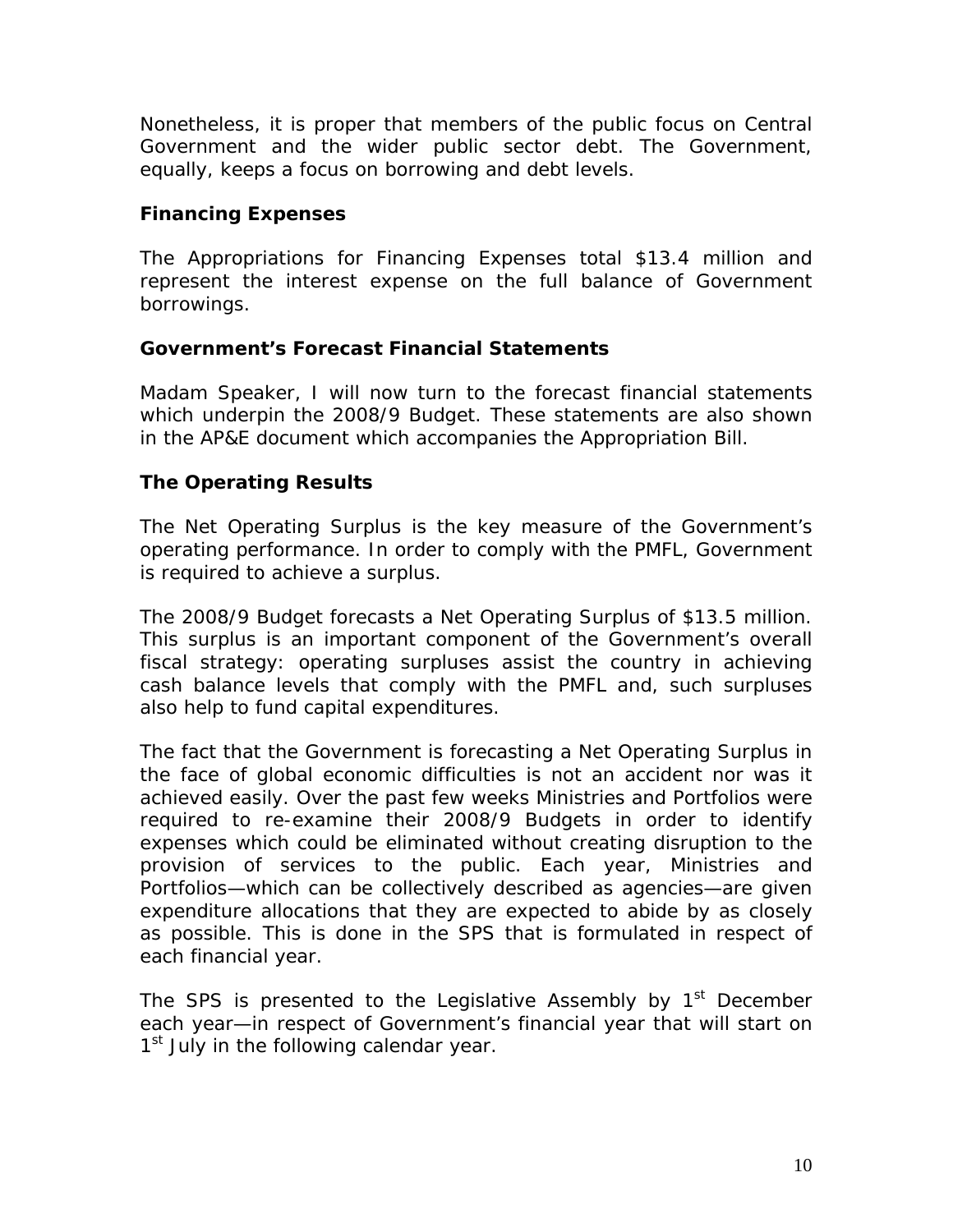In many instances, the 2008/9 expenditure re-examination exercise resulted in agencies reducing their Budgets below their SPS allocations.

Madam Speaker, I must congratulate Honourable Ministers and Members of Cabinet along with their Chief Officers and their finance teams for undertaking this important task of intense budget scrutiny and also for re-prioritising their plans for the year ahead in order for the Government to have a forecast operating surplus for 2008/9.

#### **Revenue Projections for 2008/9**

There will not be any new revenue measures introduced in the 2008/9 financial year. This honours an earlier commitment given to the country by the Government and it reflects a deliberate action of the Government not to increase the financial obligations of businesses and individuals during 2008/9.

In the 2008/9 financial year, the Government is forecast to earn approximately \$528 million in operating revenue. This is approximately \$11 million less than was forecast in the 2008/9 SPS. This downward revenue projection is the direct result of the current economic environment we find ourselves operating in, and it also reflects lower economic growth forecasts. The revenue forecasts represent a slight gain of \$4.9 million over the estimated revenues for the current 2007/8 financial year.

Over the past four financial years the Government of the Cayman Islands has experienced significant growth in its revenues and while overall net growth in revenues is forecast for the 2008/9 financial year, this growth is not expected to be as strong as in previous years.

The reduction in the forecasts of Other Import Duties and Charges primarily reflects the view that the decline in the outlook of the US economy would impact the Cayman Islands, resulting in lower imports. This is supported by the Economics and Statistics Office's import statistics, which suggest that the value of total imports in 2007 is significantly lower than in 2006.

The lowering of the forecasts for Cruise Ship Departure Taxes and the Environmental Protection Fund Fee is directly linked to lower forecasts for cruise arrivals in 2007/8 and 2008/9.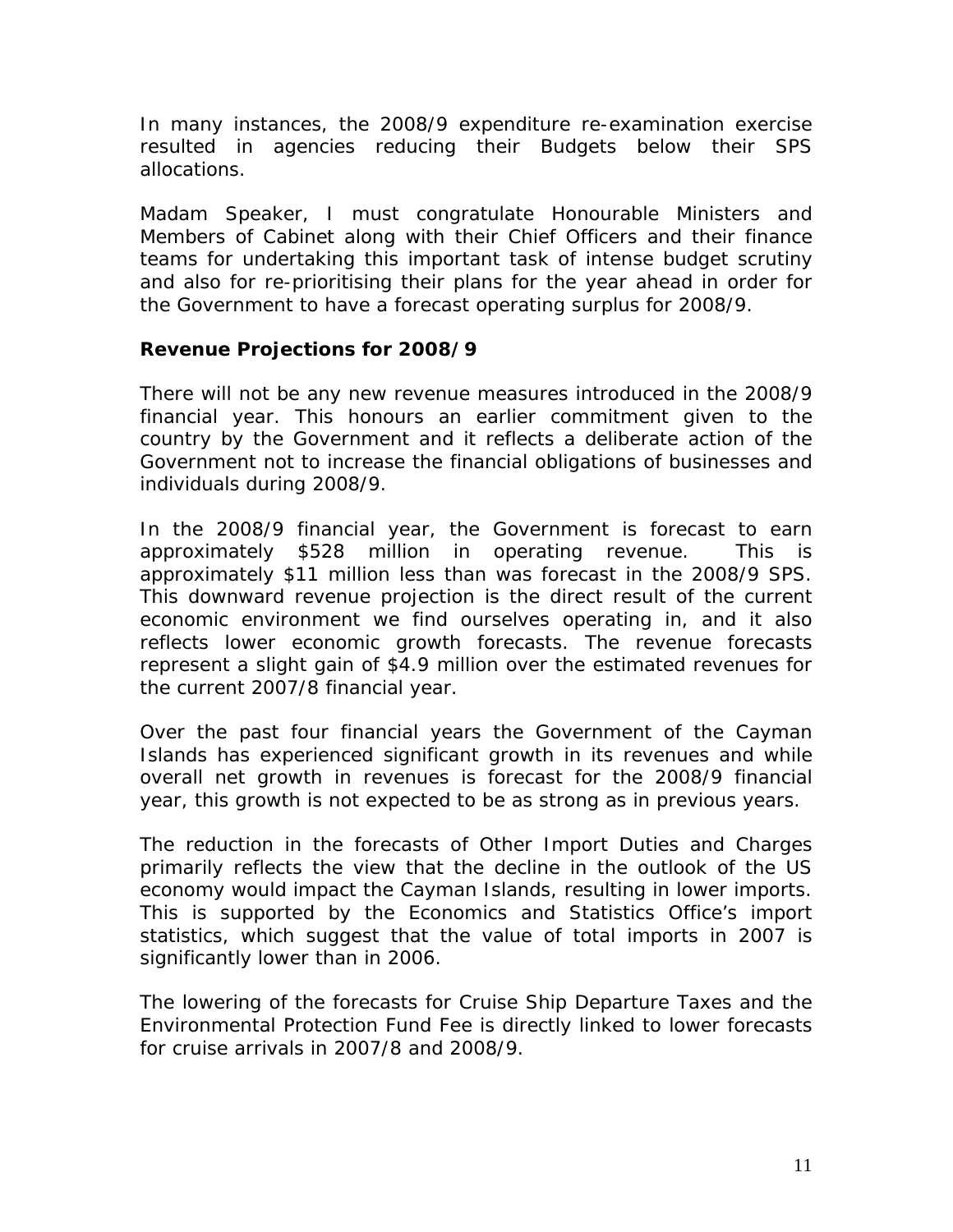While there will not be any new revenue measures in 2008/9, Government's revenue-collecting agencies will be stepping up their efforts to collect all revenue which is due to Government. In this regard, all businesses and individuals are asked to be prompt with their payments to Government. Delayed payments negatively impact cash flow and can lead to higher expenses for debt collection.

#### **Forecast Operating Expenses**

The 2008/9 Operating Expenses are forecast to be \$501.3 million. This amount represents some \$28.2 million more than was forecast in the SPS and a \$12 million increase over the expected 2007/8 outturn.

On the surface, these increased operating expenses may seem to present cause for concern, however, one has to consider the economic environment in which we operate and the fact that these higher-thanexpected operating costs are being driven by a number of external factors which are impacting the cost of doing business worldwide such as the rising cost of healthcare, fuel, electricity, and general upward inflationary pressures on most areas of expenditure.

The costs associated with the provision of safe, high quality healthcare have continued to increase in the Cayman Islands; this is consistent with global trends.

The Government, through the Cayman Islands National Insurance Company (CINICO) provides health insurance to civil servants and their dependants; civil service pensioners; employees of some statutory authorities and Government companies; as well as the elderly, veterans and seamen, health-impaired and low income members of our community.

CINICO has seen a significant increase in the cost of providing overseas medical care. In addition, there has been an increase in fees being charged by the Health Services Authority, the primary health care provider for persons insured by CINICO. These facts have resulted in CINICO increasing the premiums it charges Government for civil servants and pensioners by 44% and 32% respectively, resulting in a net increase of \$14 million in expense to the Government for the 2008/9 financial year.

This \$14 million increase accounts for approximately 50% of the increase in operating expenses between the level in the SPS and the 2008/9 Budget.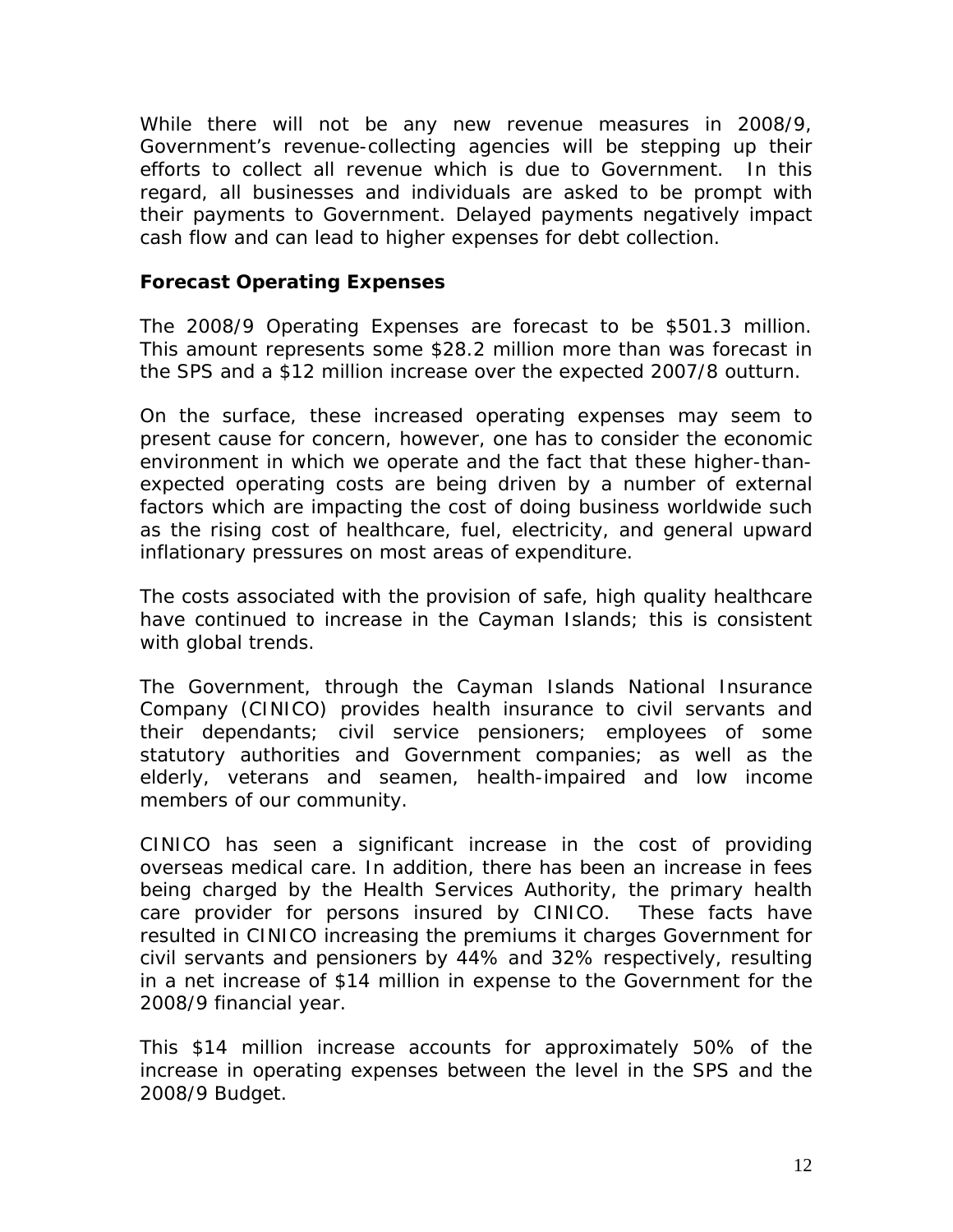Another area of Operating Expense which has seen a significant increase since the SPS forecasts are the net operating losses of the Statutory Authorities and Government Companies, commonly referred to as SAGCs. When the 2008/9 SPS was approved by the Legislative Assembly in November 2007, these agencies were collectively forecast to record an Operating Deficit of \$1.6 million in the 2008/9 financial year. However, for the 2008/9 Budget this forecast deficit has been increased by approximately \$10 million to \$11.6 million.

This significantly-worsened operating position in the SAGC sector is being driven by a combination of the global economic factors described earlier as well as particular challenges facing some agencies.

The most notable loss-making SAGCs are: the Health Services Authority with a projected net loss of \$7.6 million; Cayman Turtle Farm (1983) Limited with a projected net loss of \$6.9 million and Cayman Airways Limited with a projected net loss of \$2.7 million. The Government takes this matter very seriously and is working closely with all loss-making SAGCs to implement changes in these organisations which will improve their operating position.

#### **The Forecast Cash Flow Statement**

Madam Speaker, the forecast Cash Flow Statement indicates that \$145 million will be used for the purchase or development of new assets and a further \$21.6 million will be used to fund Equity Investments into SAGCs.

The Cash Flow Statement indicates that net cash outflows for investing activities are expected to be \$165.4 million for the 2008/9 financial year. This represents a \$33.9 million reduction over the SPS forecasts and reflects Government's commitment to keep its capital investment programme to levels that will enable compliance with the PMFL.

Cash Reserves at  $30<sup>th</sup>$  June 2009 are expected to be \$118.5 million. This is a \$7 million increase over the forecasted  $30<sup>th</sup>$  June 2008 expected cash balance of \$111.5 million. The expected Cash Reserves level of \$118.5 million at  $30<sup>th</sup>$  June 2009 complies with the minimum 90-day expenditure coverage required for the PMFL for the 2008/9 financial year.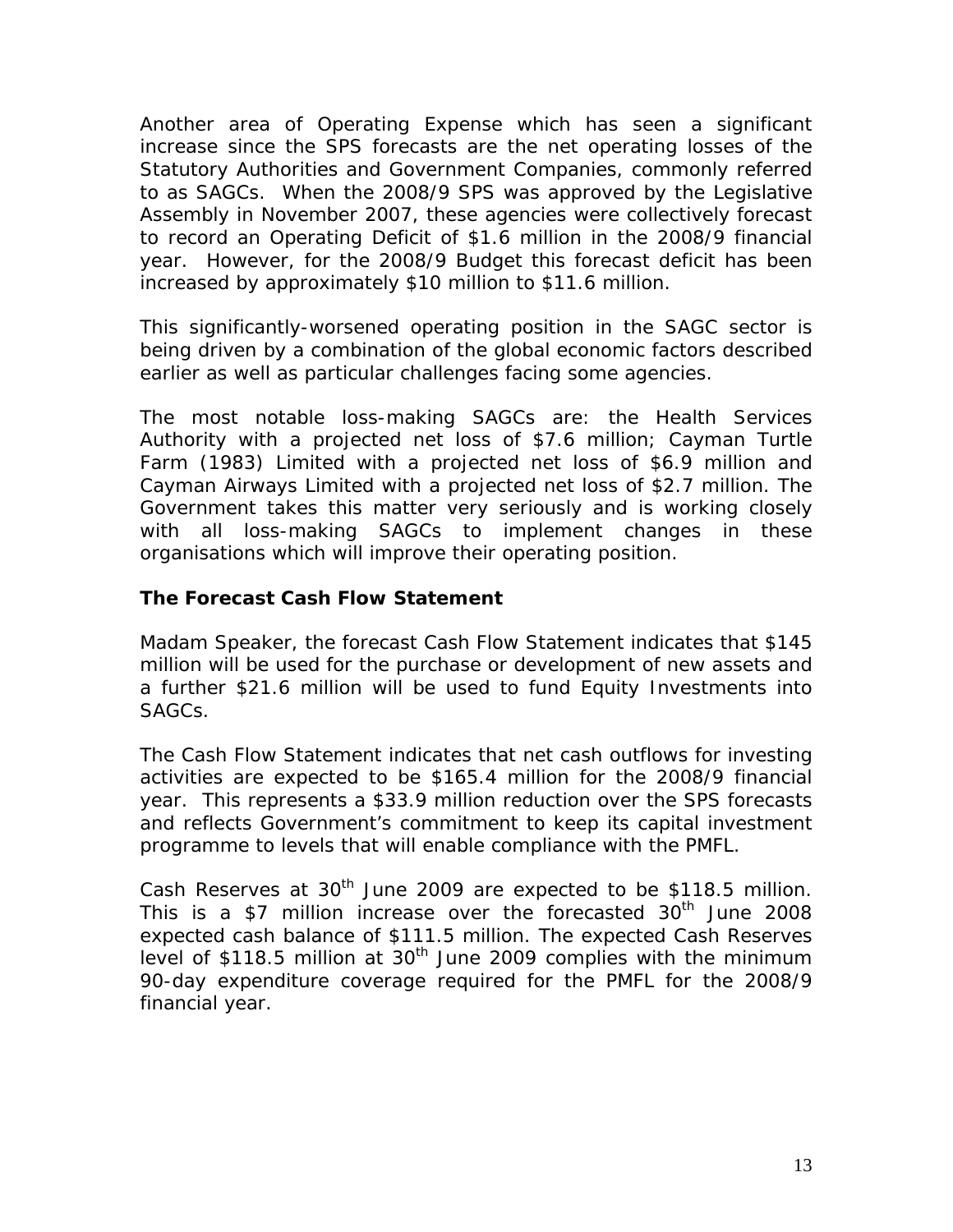#### **Compliance with the PMFL**

Madam Speaker, the PMFL is very specific in terms of how it defines the fiscal guidelines within which the Government must operate its financial affairs.

The Principles of Responsible Financial Management are set out in Section 14 of the PMFL and I will now explain how this 2008/9 Budget complies with these Principles.

The first principle relates to the operating results of the Government and requires that Core Government's Revenue less Core Government Expenses be positive. This has been fully satisfied with a forecast operating surplus of \$13.5 million.

The second principle requires that Government maintains a positive Net Worth. Full compliance has been met as the Government's Net Worth is forecast to be \$532.6 million at 30<sup>th</sup> June 2009.

The third principle relates to the maximum allowable Debt Service costs and requires that these costs be no more than 10% of Core Government Revenue. This ratio is ultra prudent, and holds the Government to a very strict limit. It is the international norm for this type of ratio to be calculated using only the principal repayments; however, the PMFL goes a step further by including interest payments in the calculation, making the ratio more onerous to comply with. For 2008/9, the Government is forecasting its Debt Service Ratio to be 7.9%—which is below the 10% limit.

The fourth principle also relates to borrowing but it sets the limit for the total amount of Net Debt that can be carried by the Government to be no more than 80% of Core Government Revenue.

The Net Debt is calculated as being the outstanding balance of Core Government Debt *plus* the outstanding balance of self-financing loans *plus* the weighted outstanding balance of SAGCs' debt guaranteed by the Government, *less* core government liquid assets.

For 2008/9 the Government is forecasting its Net Debt Ratio to be 73% of Core Government Revenue—which is below the maximum of 80%.